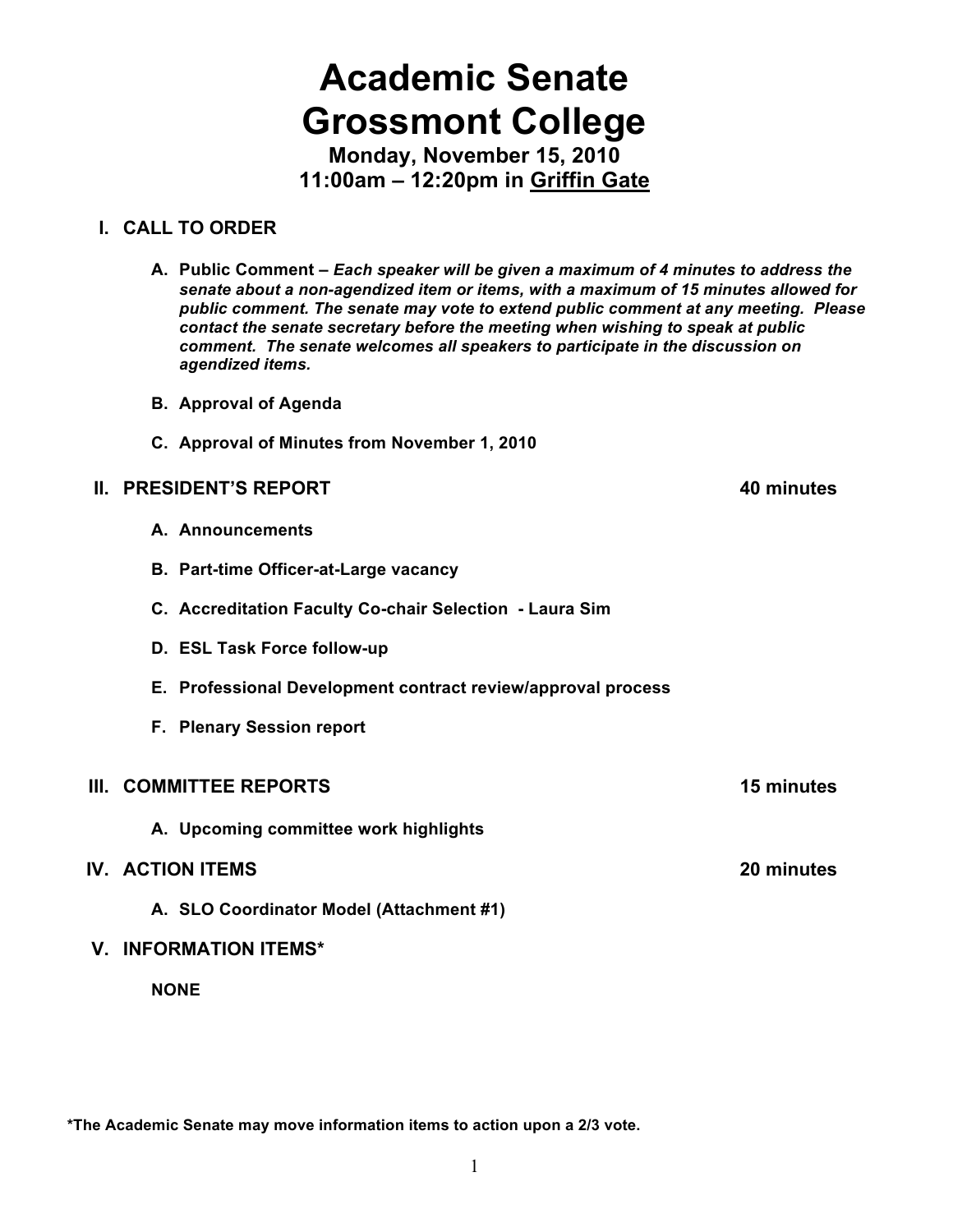# **Academic Senate Grossmont College**

# **Minutes of the Academic Senate – November 1, 2010**

| X | Chris Hill (President)                 | $\times$ | Jade Solan (Comm)                  |                           | Edda Temoche-Weldele (Foreign Lang)                     |
|---|----------------------------------------|----------|------------------------------------|---------------------------|---------------------------------------------------------|
| X | Jeff Lehman (VP)                       |          | Victoria Curran (Comm)             | X                         | Robert Henry (History)                                  |
| X | Laura Sim (Senate Officer @ Large)     | $\times$ | Janet Gelb (CSIS)                  | X                         | Devon Atchison (History)                                |
|   | Sue Gonda (Senate officer @large)      | $\times$ | Ronald Norman (CSIS)               |                           | Angela Feres (History)                                  |
| X | Devon Atchison (senate officer @large) | $\times$ | Bonnie Schmiege (Counseling)       | $\times$                  | Priscilla Rogers (Inter Bus)                            |
|   | TBD (P/T Senate Officer @large)        | $\times$ | Mary Rider (Counseling)            |                           | Patty Morrison (Library)                                |
| X | David Milroy (Div Sen ALC)             |          | Cruz Cerda (Counseling)            |                           | Julie Middlemas (Library)                               |
| X | Ann Bryan (Div Sen CTE/WD)             |          | Danny Martinez (Cross Cult Stud)   | X                         | Jenny VandenEynden (Math)                               |
|   | Kirin Farquar (Div Sen ESBS)           |          | Joe Orate (Culinary Arts)          | X                         | Susan Working (Math)                                    |
|   | (Divisional Senator LR)<br><b>TBD</b>  |          | James Foran (Culinary Arts)        | $\times$                  | Ray Funk (Math)                                         |
| X | Mike Lambe (Div Sen MEEW)              |          | Kathy Meyer (Dance) -Fall          | X                         | Irene Palacios (Math)                                   |
|   | Narges Heidari (Div Sen Stu Service)   |          | David Mullen (Dance) - Spring      | X                         | Shawn Hicks (Math)                                      |
|   | P.J. Ortmeier (AOJ)                    |          | Jane Nolan (DSPS)                  | X                         | Evan Wirig (Media Comm)                                 |
|   | Lance Parr                             | X        | Patrice Braswell-Burris (DSPS)     |                           | William Snead (Media Comm)                              |
| X | Tina Young (AOJ)                       | $\times$ | Tim Cliffe (Earth Sci)             |                           | Derek Cannon (Music)                                    |
| X | Jennifer Carmean (ASL)                 |          | Judd Curran (Earth Sci)            |                           | Paul Kurokawa (Music)                                   |
|   | Jamie Gould (ASL)                      | $\times$ | Oralee Holder (English)            |                           | Steve Baker (Music)                                     |
|   | Israel Cardona (Behav Sci)             |          | Tony Ding (English)                |                           | Joy Zozuk (Nursing) Diane Hellar                        |
| X | Gregg Robinson (Behav Sci)             | X        | Christopher Farquar (English)      | X                         | Diane Gottschalk (Nursing)                              |
| X | Rob Fargo                              | $\times$ | Sue Jensen (English)               |                           | Sharon Sykora (Nursing)                                 |
|   | Virginia Dudley (Bio Sci)              | X        | Adelle Schmitt (English)           |                           | Christine Vicino (Occ Therapy)                          |
| X | Michael Golden (Bio Sci)               | X        | Lisa Ledri-Aguilar (English)       | X                         | June Yang (Phil/ Rel Studies)                           |
| X | Michele Perchez (Bio Sci)              | X        | Chuck Passentino (ESL)             | X                         | Ross Cohen (Physics)                                    |
| X | Brian Keliher (Bus Admin)              |          | Nancy Herzfeld-Pipkin (ESL)        |                           | Stephanie Plante (Physics, Astr. Ph Sc)                 |
|   | Nate Scharff (Bus Admin)               |          | Barbara Loveless(ESL)              | X                         | Shahrokh Shahrokhi (Polit Economy)                      |
|   | Linda Snider (BOT)                     |          | Jim Tolbert (EOPS)                 |                           | Todd Myers (Polit Economy)                              |
|   | Barb Gillespie (BOT)                   |          | Sylvia Montejano (EOPS)            |                           | Lorenda Seibold-Phalan (Resp Ther)                      |
|   | Andy Biondo (CVT)                      | $\times$ | Beth Kelley (Exer Sci/Well)        |                           | Rebecca Handley (Resp Ther)                             |
| X | Don Ridgway (CVT)                      | $\times$ | Jim Symington (Exer Sci/Well)      |                           | Beth Duggan (Theatre Arts)                              |
|   | Cary Willard (Chemistry)               |          | Randy Abshier (Exer Sci/Well)      | $\times$                  | Craig Everett (Theatre Arts)                            |
| X | Martin Larter (Chemistry)              |          | Larry Larsen (Exer Sci/Well)       |                           | Pete Schmidt (Visual Arts & Humanities)                 |
| X | Diana Vance (Chemistry)                | x        | Yolanda E. Guerrero (Foreign Lang) | $\times$                  | Gareth Davies-Morris (Visual Arts &                     |
|   |                                        |          |                                    |                           | Humanities)                                             |
| X | Angie Gish (Child Dev)                 |          | Virginia Young (Foreign Lang)      |                           | Jennifer Bennett (Visual Arts &                         |
|   |                                        |          |                                    |                           | Humanities)<br>Malia Serrano (Visual Arts & Humanities) |
| Х | Claudia Flores (Child Dev)             |          | Paul Vincent (Foreign Lang)        | $\boldsymbol{\mathsf{x}}$ |                                                         |
|   | Joel Castellaw (Comm)                  |          |                                    |                           |                                                         |

#### **GUESTS**:

- Barbara Blanchard Vice President, Academic Affairs
- Beth Smith, Math Department Faculty, Academic Senate for California Community Colleges (ASCCC) **Treasurer**

#### **RECORDER**: Rochelle Weiser

**I. CALL TO ORDER (11:05)**

# **A. Public Comment**

None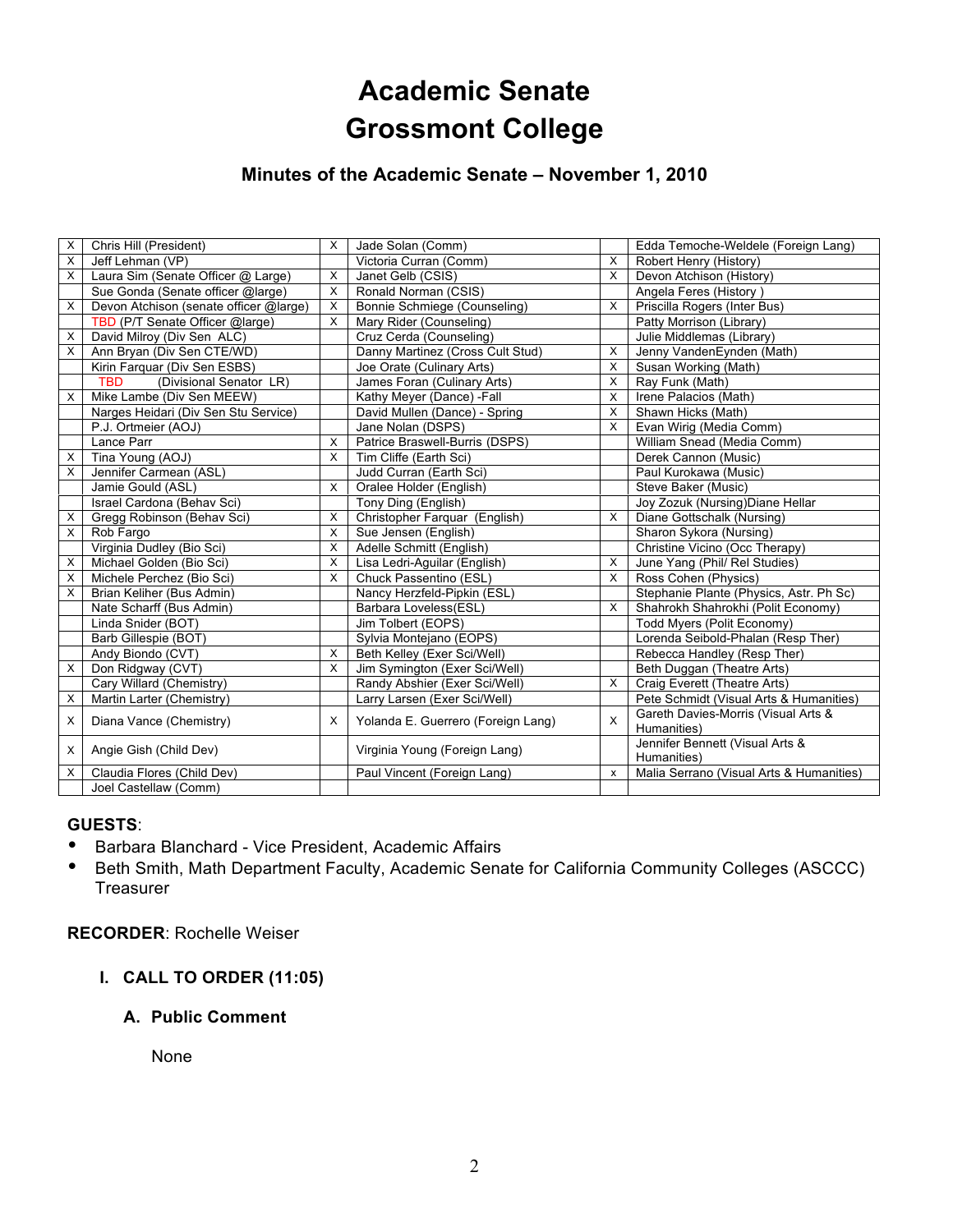#### **B. Approval of Agenda**

A motion was made to approve the day's agenda with one change; remove item A in the Committee Reports, upcoming committee work highlights, until the next meeting. M/S/U Wirig/Atchison

#### **C. Approval of Minutes from October 18, 2010**

A motion was made to approve the minutes from October 18, 2010. M/S/U Sim/Robinson

#### **II. PRESIDENT'S REPORT**

#### **A. Announcements**

Chris began by announcing the Senate election results; Academic Senate President, Sue Gonda; Divisional Senator for Student Services, Narges Heidari; Divisional Senator for English, Social and Behavioral Science, Kirin Farquar.

Chris then reported that there was still a vacancy for the Part-Time Senate Officer-at-Large. She reported it was a 2-year position that had been held by George Gastill, but was now vacant. Chris noted that this position, like the other Senate Officer Positions, is a 2-year term and when a vacancy occurs mid-term the Senate by-laws allow for nomination of candidates from the Part-Time faculty serving in the Senate for a replacement. Chris noted she would be sending out an e-mail requesting nominations and volunteers. Chris explained that the duties of the Part-Time Senate Officer-at-Large include attendance at Senate meetings, chairing the Academic Senate Part-Time Faculty Committee meetings, and attending the weekly Senate Officers meetings. Chris then asked if any of the newly elected Divisional Senators would like to serve as the Part-Time Senate Officer-at-Large; she noted that anyone interested could contact her to put their name on the ballot. Chris announced the nominations would be open until the next Senate meeting and that voting would take place at that next meeting. Chris noted the position would only be for a semester and a half; in order to finish the current term, then a new officer would be elected.

Chris reviewed a memo from the California Community College Chancellor's office that expressed the need for a continued emphasis on three primary missions for the community colleges: transfer, basic skills and workforce development.

To follow up on an item from a previous meeting, Chris asked Senators to discuss the pros and cons of an earlier withdrawal deadline with their constituent groups so that the senate can conduct a more informed discussion on the topic at a future meeting.

Chris reported that Barb Blanchard would be speaking on issues regarding class schedules, but wanted to stress this item was in the early discussion phase and was being brought to the Senate to make faculty aware of the situation. Barb began by reporting what Title 5 outlines as the minimum number of hours per course unit. She noted that Grossmont currently schedules at the minimum number of hours required, but when a holiday falls on a scheduled class day that could make the course out of compliance. Barb reported that nothing would be done with the Spring 2011 schedule, but noted that for the Fall 2011 schedule some courses might fall below the minimum requirement and may need to be addressed. Barb reiterated she still has more research to do before anything is finalized. Discussion then occurred regarding various schedules and how the holidays affect the courses that are scheduled for those days. Chris reiterated that this discussion was purely informational.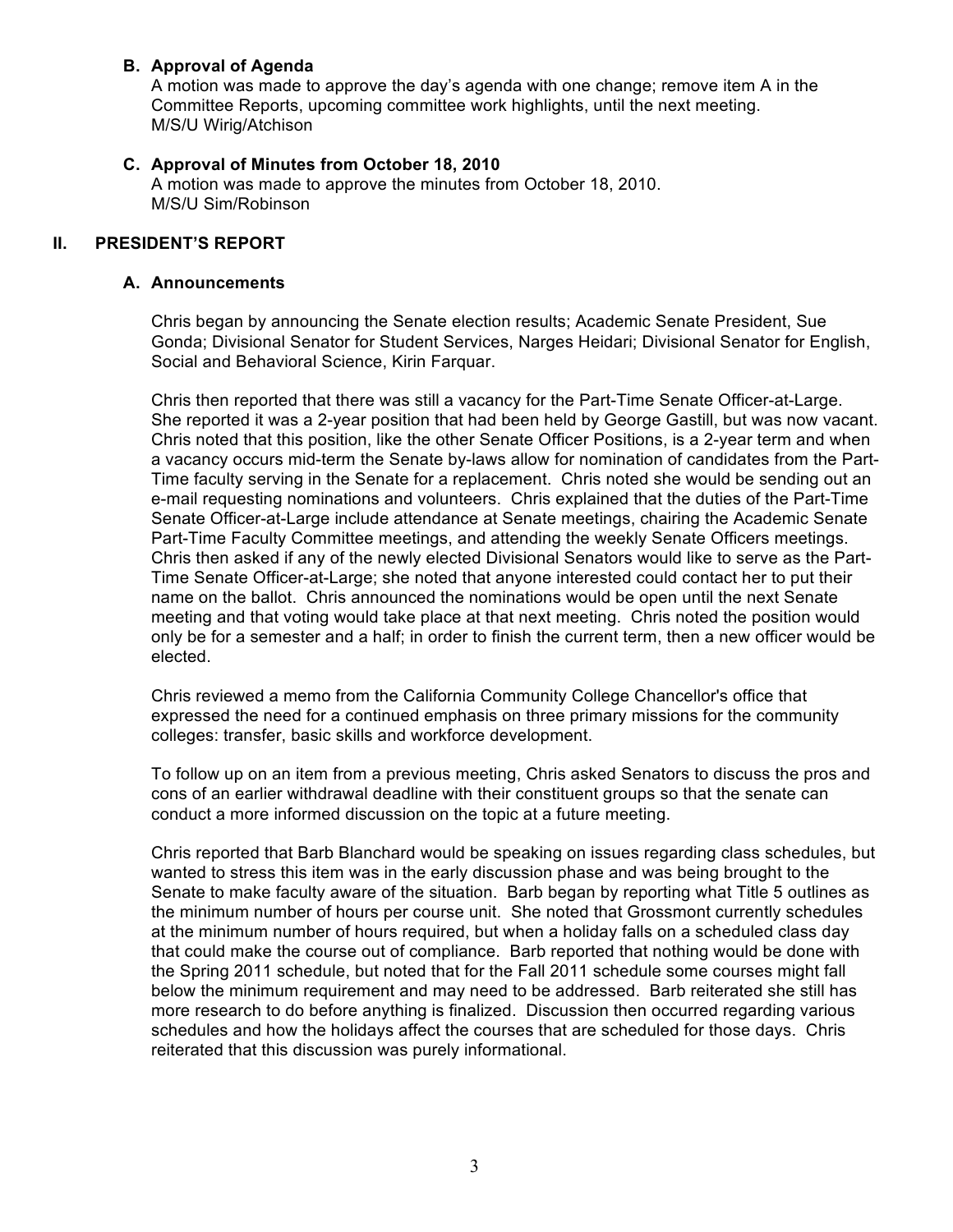#### **B. Accreditation Faculty Co-Chair- Close nominations – Laura Sim**

Laura began by giving a brief review of the election timeline. She noted the nominations had been open since the last meeting; she had received no additional nominations via e-mail. Laura then asked for any additional nominations from the floor, none were made, she officially closed nominations. Laura announced Chris Hill as a candidate. Laura noted she would send the application to Chris to be filled out, it would then be available for review by Senators, then at the next Senate meeting voting would take place.

#### **C. Area D meeting and Academic Senate for California Community Colleges (ASCCC) plenary session resolutions**

Chris began by reporting she had attended the Area D meetings the previous weekend. She reported at the meetings she received the proposed resolutions for the Fall plenary session. Chris then highlighted some of the upcoming institutions including a Basic Skills Institute will take place February in San Jose and a fully-funded institute on workforce development that would be taking place. She encouraged interested faculty to contact her for more information.

Chris reported that there are several resolutions coming forward in relation to SB1440; she then reiterated that SB1440 outlines the creation of transfer degrees that will guarantee students admission to the CSU system if they meet the degree requirements. Chris then reviewed the process by which the ASCCC will create the degrees utilizing the ongoing C-ID process to create Transfer Model Curriculum (TMC). Chris noted that the legislation does not preclude colleges from creating their own degrees, but consistency among colleges will benefit students. Chris then reiterated the importance of visiting the www.c-id.net website and signing up for the listserv for individual disciplines. This will allow faculty to participate in the process and be notified of when their discipline is meeting. Beth Smith reported that the oversight committee would be meeting the following day to start working on the details of implementing the new degrees. It was asked how a faculty member could become involved in the actual formation of the degrees; Beth noted there are two groups; the Faculty Discipline Review Groups, which are smaller groups made up of representatives from the disciplines from CSU and the community colleges and these groups would be working on the actual degrees. The Discipline Input Groups, which are made up of any interested faculty from a given discipline (using the C-ID listservs), are focused on developing common course descriptors and proposing draft transfer degrees. Chris mentioned that if faculty are interested in participating in a FDRG or DIG to contact her and she would re-send the e-mail link to the C-ID website. Beth reported that the first three degrees that are coming out are Sociology, Communications Studies, and Math. She noted that once they become available for review, the ASCCC would like input and feedback from faculty in those disciplines.

Chris then reported that at the Area D meeting clarification was given on SB1143, the legislation to create a task force for producing recommendations for performance-based funding. It was clarified that any recommendations coming forth from the task force will not be considered as research results, but will actually be implemented. She shared that Jane Patton, ASCCC President, reported that the recommendations would likely go to the Consultation Council and the State Chancellor's Office first. Beth Smith reported that the process would likely be that the task force would spend the first half of the year researching and creating matrices related to performance-based funding, then bringing them to town hall style meetings for input. Beth noted that colleges will need to come up with markers other than the traditional graduation/transfer measures to gauge student success at the college level, including possible momentum points for tracking progress from basic skills to college-level work. Sue Jensen noted that in the area of Basic Skills the funding has begun to be tied to student success and they are looking at various ways in which student success can be measured. It was also noted that a practical evaluation is always a good thing (i.e. to know what one is doing well and what one can do better) but to tie funding to that creates many unforeseen and unwanted results. Beth noted that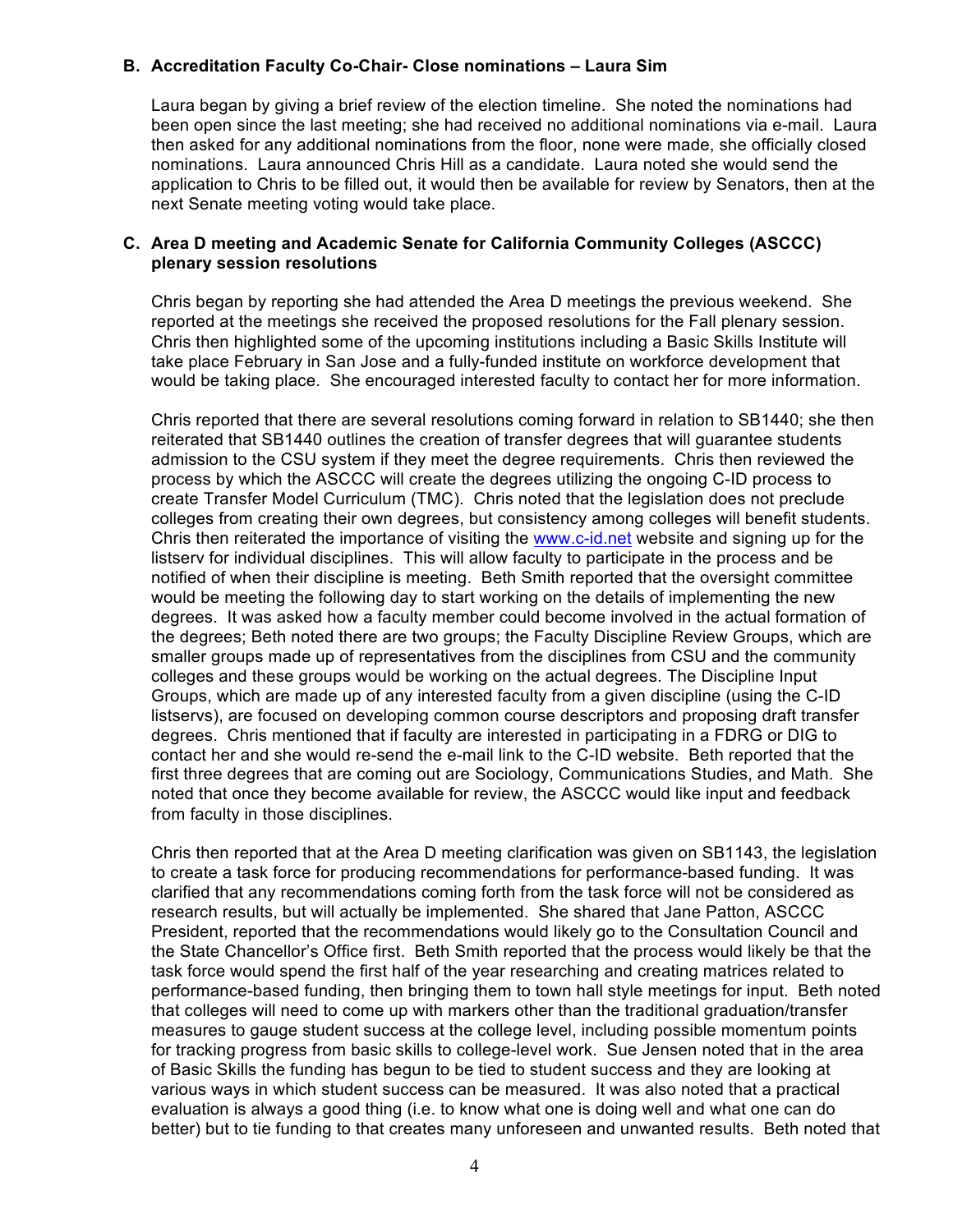it is in the best interest of all involved to have these "markers" or matrices for student success be faculty driven rather that mandated by legislators who do not work with students every day and may not know the different ways in which students succeed. Chris noted that both she and Beth would continue to keep the Senate updated.

Chris then reviewed the process involved in bringing resolutions forward to the Plenary Session. She noted that the first review occurs at the area meetings, then amendments or changes are proposed, and the final documents are presented at the Plenary session. Chris noted that she wanted to bring the proposed resolutions to the Senate in order to have input from the Senators, especially on items that pertain to their discipline or department. Chris then reviewed several of the proposed resolutions, including a resolution to track the long term impact of SB1440, another to ask the ASCCC to research the implementation of a college-wide template for the use of CLEP (College Level Examination Program) in Associate Degrees, a resolution recommending flexibility in the approval process of degrees related to SB1440, another asking to incorporate double counting in the development of the degrees for SB1440 in the "Golden Four"-Critical Thinking, Written and Oral Communication, Mathematics/Quantitative Reasoning, one in regard to SB1143 asking the ASCCC to define student success and ensure facultydirected matrices are used, and one asking the ASCCC to urge local senates to give priority to local students over non-local or international students. Chris also noted there were several papers being presented; SLO Assessment, Student Success, Library and Learning Resources. Chris noted that a complete list of the resolutions and papers being presented can be accessed on the ASCCC website and asked for faculty feedback.

#### **III. COMMITTEE REPORTS**

#### **A. Upcoming committee work highlights**

This item was moved to the next meeting, November 15, 2010.

#### **IV. ACTION ITEMS**

None

#### **V. INFORMATION ITEMS**

#### **A. SLO Coordinator Model**

Chris briefly discussed the origin of the proposed change in the SLO coordinator structure from a single coordinator model to a dual coordinator model. She emphasized that with the move to the SLO assessment phase, this model allows for more support to the various departments within the college. She asked for Senators to review the proposal with their constituencies and that the item would come back for action at the next meeting.

Meeting Adjourned at 12:25 pm Next meeting is scheduled for November 1, 2010. CH: rw

The Academic Senate minutes are recorded and published in summary form. Readers of these minutes must understand that recorded comments in these minutes do not represent the official position of the Academic Senate. The Academic Senate expresses its official positions only through votes noted under "Action."